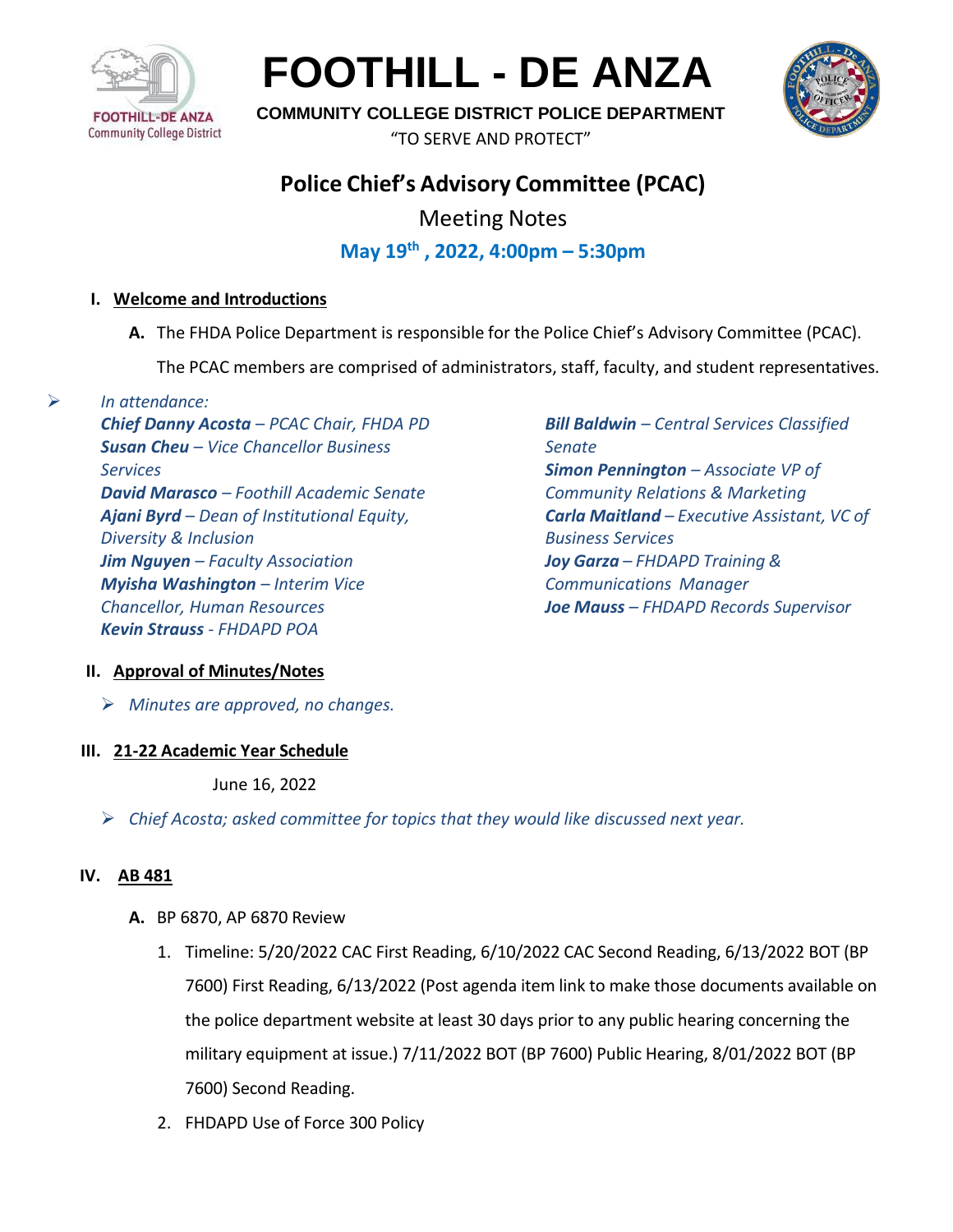- ➢ *Chief Acosta; drafts of the District Board Policy and Administrative Procedure have been sent out to committee members for review. Drafts will be taken to the Chancellor's Advisory Council on 5/20/22.*
- ➢ *Jim Nguyen appreciated timeline for approval during the summer. Will the Police Department be submitting a new request for military equipment in the future?* 
	- o *Chief Acosta; unsure, it is a possibility in the future however, new PD requests will be determined by the need, if new technology develops that reduces injuries, equipment definitions, and what new equipment is on the market.*
- ➢ *Bill Baldwin; asked about status of the bean bag weapons.*
	- o *Chief Acosta; this is the only piece of equipment we use and will request continued use.*
- ➢ *Susan Cheu; the first round of information going to the Board will be requesting continued use of the current equipment. Additional equipment would be submitted to the Board separately.*
- ➢ *Jim Nguyen asked where the definitions of military equipment are listed.* 
	- o *Chief Acosta; definitions are included in the Gov code 7070, 7071, 7072, also in supporting documents that will be submitted to the Board. Laws may change and equipment defined may change in the future.*
- ➢ *Susan Cheu; once the AP and BP drafts pass the Chancellor's committee, the BP & AP will have two readings. Once the 2nd reading is done, and public hearing, the Board will vote in August or September.*
- ➢ *Chief Acosta; for reference, Palo Alto PD posted their Use of Force policy and the AB481 military equipment information online for public access. FHDA PD will be posting our policies online soon.*
- ➢ *Bill Baldwin asked about timeline and approval process.* 
	- o *Chief Acosta; the timeline was extended due to the amount of work and time this project takes, however we will not be out of compliance.*
- ➢ *Jim Nguyen asked about the Use of Force policy and its relation to AB481.* 
	- o *Chief Acosta; it is a supportive document for the military equipment policy and part of the new law states that each department have a Use of Force policy. FHDA PD already has one in place and it is linked it the chat for review.*
	- ➢ *Joy Garza* ; AB 481 *documents will be posted on the PD website 6/10/22 & 6/11/22.*

#### **V. Cameras and LPR's**

- **A.** Three Flock LPR cameras selected
- **B.** Foothill Campus camera locations
- ➢ *Chief Acosta; discussed various locations that cameras may be set up at De Anza College and Foothill College, shared screen for review of potential locations at both campuses. Meeting with the vendor next week to determine location specifics.*
- ➢ *David Marasco; positioning of some of the cameras at Foothill may create a blind spot by the bathrooms. Are there policiesin place regarding how long video footage will be kept if there is no evidence of a crime.*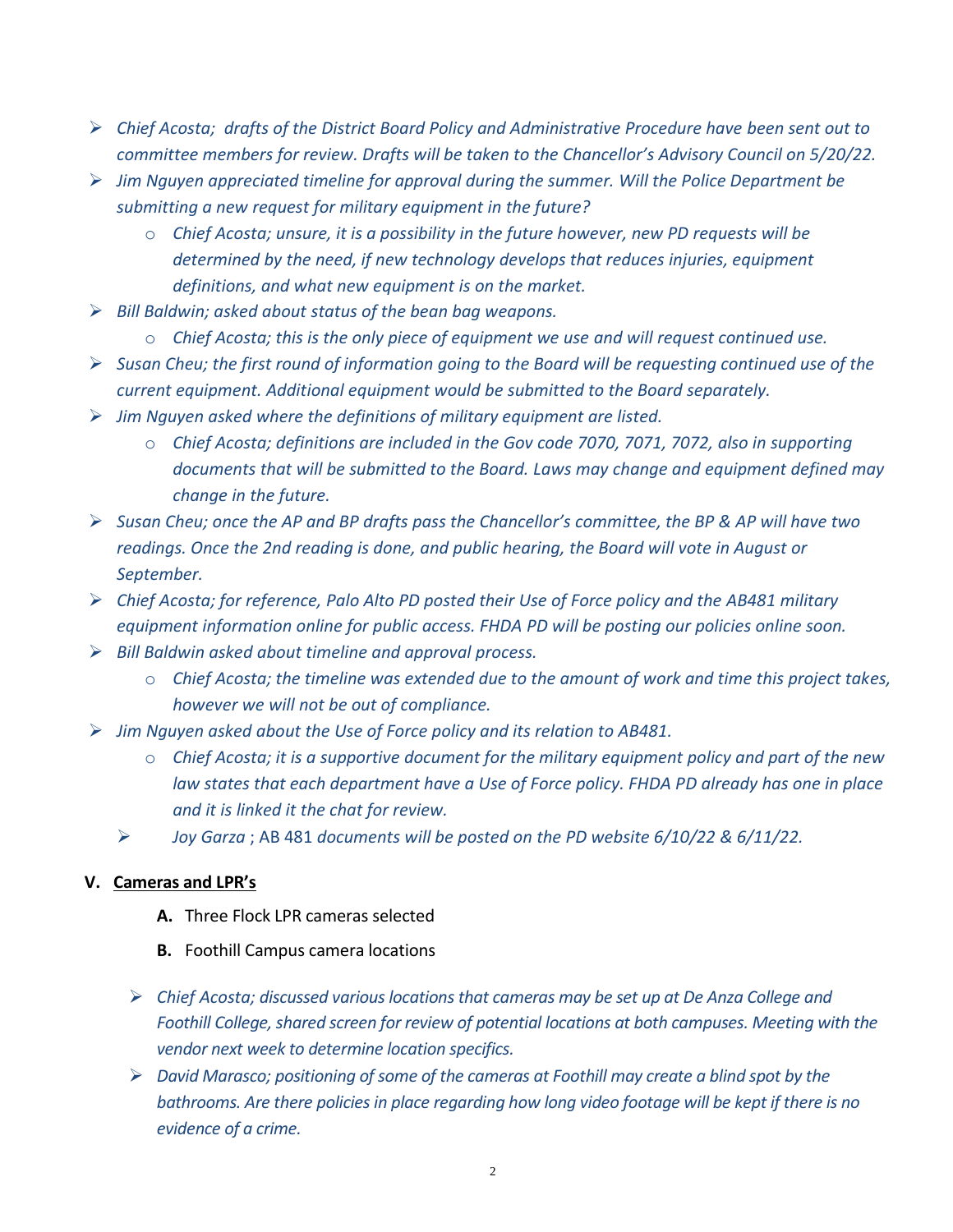- o *Chief Acosta; will review location issues further and these are not the final positions for the cameras. PD is currently writing a new policy addressing storage or video.*
- ➢ *Simon Pennington; agreed on policy review for storage and retention of videos. Will there be a camera near the Fountain at the entrance of Foothill College. This camera would see most of the vehicles coming on campus.*
	- o *Chief Acosta; that location will be one of the areas for a LPR (License Plate Reader) for traffic entering and exiting Foothill campus.*
- ➢ *Susan Cheu; two/three part process, check locations for connectivity, second phase is installation, then review for updates functionality.*
- ➢ *Chief Acosta; Two LPRs will be set up at Foothill College. Both Los Altos Hills and the City of Cupertino have LPRs and they have been very helpful in solving a variety of cases.*
- ➢ *Joy Garza; On-campus cameras have 30, 60 or 90 day storage kept on the camera. LPR storage is cloud based and automatically deletes at 30 days. It is up to the administrator (PD) to download the video/still image and store internally. The FHDA PD draft policy will be to store the data for one year.*

## **VI. Training and RSVP's**

- **A.** Implicit Bias, Racial Profiling, Procedural Justice, Cultural Diversity (free) Training ➢**Tuesday, May 24th**, 8am - 5pm: **Foothill**, Toyon Room ➢**Wednesday, May 25th**, 8am - 5pm: **DeAnza**, Conference Room A Campus
	- 1. Attendees: Police department with college administrators, faculty, staff, PCAC and team of POST certified instructors.
	- 2. Course Description:

*The Principled Policing approach emphasizes the tenets of 1. Show respect, 2. Give Voice (listening), 3. Be neutral and 4. Build trust (Procedural Justice) while also addressing the common implicit biases that can be barriers to these approaches (Implicit Bias can compromise our community banks and can compromise our officer safety). Law enforcement can improve trust and relationships between agencies and their communities by using these principles to evaluate their policies, procedures, and training within their departments. In addition, developing an understanding of these two concepts will enable law enforcement to improve safety and well-being for the public and law enforcement officers alike. The course covers instruction in "Principled Policing: Procedural Justice & Implicit Bias".*

- ➢ *Chief Acosta; Next week is the Principled Policing class that will be taught at both Foothill & De Anza campuses. There is room in both classes for more people, please RSVP.*
- ➢ *Joy Garza; encouraged members to attend. 8 spots available for both days, please respond if interested in attending or refer colleagues to attend.*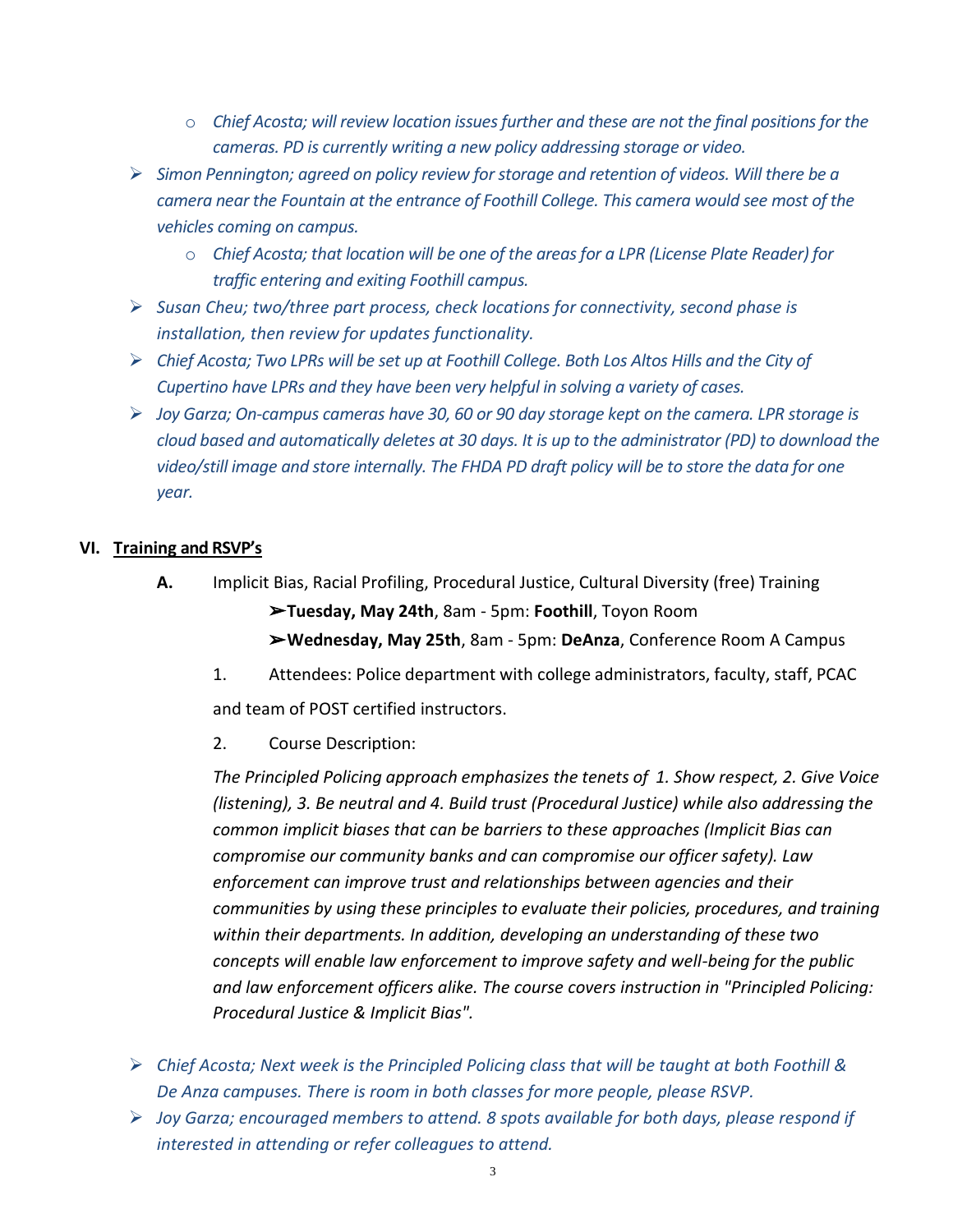#### **VII. FHDA PD Community Forum**

- **A.** Wednesday, October 26, 2022, 2 4pm at De Anza Conference Room A/B
- **B.** Objectives: Build dialogue and trust between the community and police department. Build and maintain partnerships, continuous working relationships. Open and effective communication to address various concerns. Welcome college community groups and members opportunities to learn about latest projects, programs, ask questions and give feedback. Frequency, Moderator, One topic at a time
- ➢ *Chief Acosta; first open forum currently set for October 26 at De Anza College.*
	- o *Jim Nguyen asked if the community forum is going to be offered in High Flex (both in person and via zoom).*
	- o *Chief Acosta; will consider the flex option. Much of it would be determined by the number of people that RSVP for the event.*

#### **VIII. Coffee with a Cop**

- **A.** Dates:
	- 1. Wednesday, October 19, 2022 at Foothill (location TBA)
	- 2. Thursday, October 20, 2022 at De Anza (location TBA)
- **B.** Objectives: Building relationships. One cup at a time. Coffee with a Cop brings police officers and the community members they serve together–over coffee–to discuss issues and learn more about each other. The event is designed to bridge the gap between community and law enforcement, and encourage communication and positive interactions between police officers and the public.
- ➢ *Chief Acosta; two dates set for Coffee with a Cop: 10/19/22 at Foothill and 10/20/22 at De Anza. Locations for these events are still pending. Please share with colleagues.*

#### **IX. Meeting Membership**

Chancellor, President Foothill College, President De Anza College Vice Chancellor of Business Services Vice Chancellor of Human Resources Vice Chancellor of Technology Representative, District Academic Senate Representative, Foothill Academic Senate Representative, De Anza Academic Senate